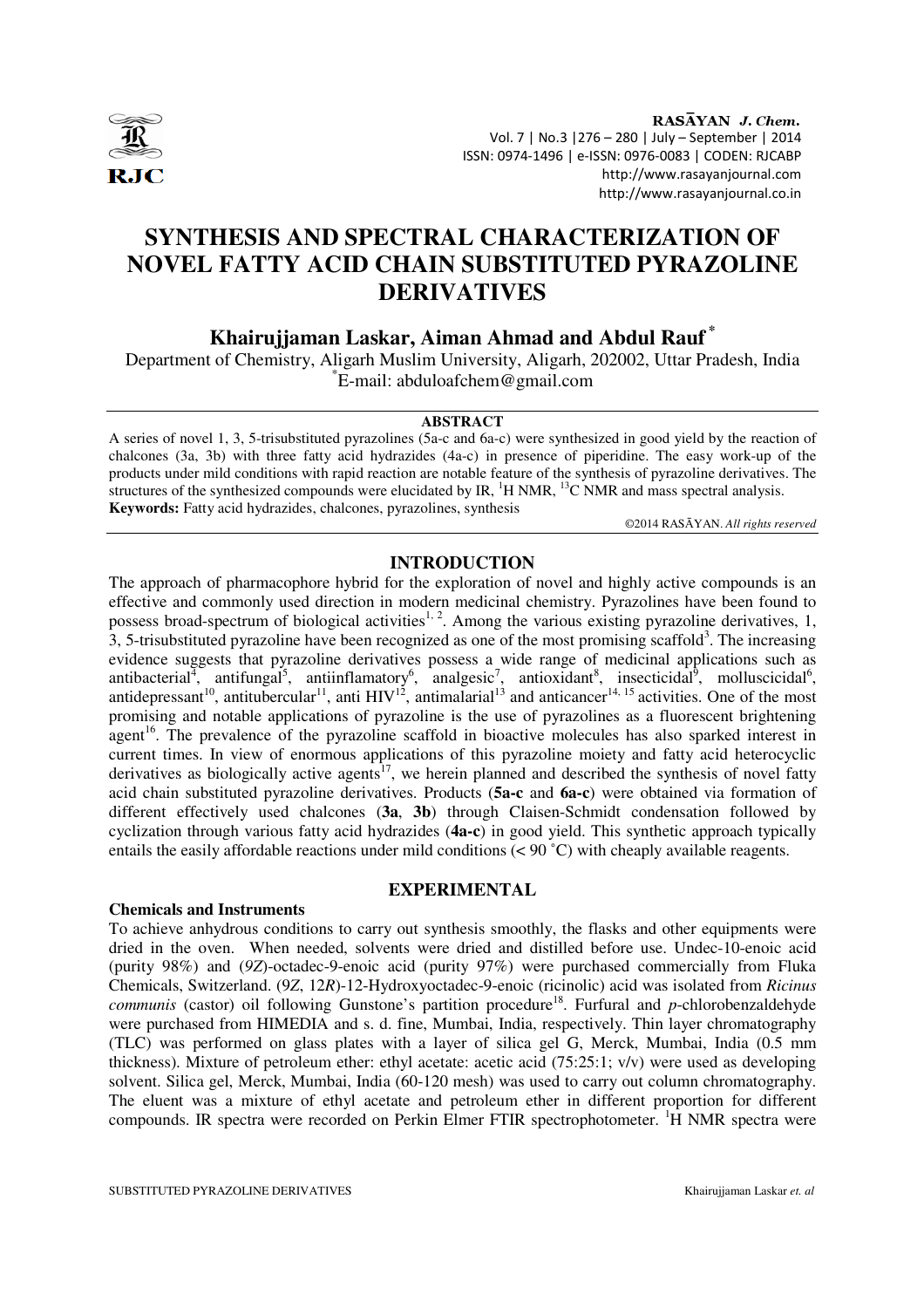recorded on a Bruker Avance II 400 spectrometer (400 MHz) in CDCl<sub>3</sub> using TMS as internal standard. Chemical shifts ( $\delta$ ) are quoted in ppm and coupling constant (*J*) are expressed in Hz. <sup>13</sup>C NMR spectra were recorded on Bruker Avance II at 100 MHz spectrometer in CDCl<sub>3</sub> ( $\delta$  = 77.00). Compounds (**3a**) and  $(3b)$  were prepared by using known procedure<sup>19</sup>.

## **Synthesis of 1-phenyl-3-furyl-2-propen-1-ones (3a)**

A mixture of acetophenone (**1**) (0.1 mol) and furfural (**2a**) (0.1 mol) was dissolved in ethanol (50 mL) and sodium hydroxide solution (10 mL, 40%) was added to make it alkaline. The reaction mixture was stirred for 5-7 hrs at room temperature and worked-up with diethyl ether ( $Et<sub>2</sub>O$ ). Compound with  $Et<sub>2</sub>O$  was dried over anhydrous sodium sulphate and solvent was evaporated.

## **Synthesis of 1-phenyl-3-(***p***-chlorophenyl)-2-propen-1-one (3b)**

A mixture of acetophenone (**1**) (0.1 mol) and *p*-chlorobenzaldehyde (**3a**) was dissolved in ethanol (50 mL) and sodium hydroxide (9 mL, 40%) was added just to make it alkaline. The reaction mixture was stirred continuously for 6 hrs at room temperature. The compound thus obtained was worked-up with diethyl ether and dried.

## **Synthesis of fatty acid hydrazides** (**4a-c**)

The fatty acid hydrazides (4a-c) were prepared from the method reported<sup>20</sup> in literature.

## **Synthesis of 1, 3, 5-trisubstituted pyrazoline derivatives**

The fatty acid hydrazides (**4a-c**) (0.01 mol) and 1-phenyl-3 furyl-2-propen-1-one (**3a**) (0.01 mol) were mixed in presence of dichloromethane (50 mL) and piperidine (2 mL) and refluxed for 15-16 hrs. The reaction mixtures undergo cyclization to give substituted pyrazoline derivatives. Progress of the reaction was monitored by TLC. Once the reaction completed, the reaction mixture was cooled and worked-up with Et<sub>2</sub>O and then dried over anhydrous sodium sulfate. The purified products (5a-c) were obtained by silica gel column chromatography with a mixture of petroleum ether-ethyl acetate as eluent. Similarly, reaction of (**4a-c**) was carried out with 1-phenyl-3-(*p*-chlorophenyl)-2-propen-1-one (**3b**) to produce (**6a-c**). The characterization data of compounds (**5a-c** and **6a-c**) are summarized below:

**1-(Undec-10**′**-enoyl)-3-phenyl-5-furylpyrazoline (5a):** Yellow oily compound, Yield = 67%, IR (KBr, cm<sup>-1</sup>): 2932 (C-H asymm.), 2857 (C-H symm.), 1670 (C=O), 1593 (C=N).<sup>1</sup>H NMR (CDCl<sub>3</sub>,  $\delta_{\rm H}$ ): 7.56 (m, 5H, Ar*H*), 6.10 - 6.75 (m, 3H, furan ring), 5.80 (tdd, 1H,  $J_{H^{-2}CH_2} = 6.60$  Hz,  $J_{H-H_a} = 10.10$  Hz,  $J_{H-H_b} =$ 16.70 Hz, CH<sub>2</sub>=CH), 5.48 (1H, dd, *J* = 12.0, 4.6 Hz<sub>,</sub> CH pyrazoline), 5.01 (dd, 1H,  $J_{H_a-H}$  = 10.10 Hz,  $J_{H_a-H_b}$  = 2.80 Hz,  $H_aC$  = CH), 4.92 (dd, 1H,  $J_{H_b-H}$  = 16.70 Hz,  $J_{H_b-H_a}$  = 2.80 Hz,  $H_bC$  = CH), 3.69 (dd, 1H,  $J$  = 17.2, 12.0 Hz, *H*-CH pyrazoline), 3.25 (dd, 1H, *J* = 17.2, 4.6 Hz, *H-*CH pyrazoline), 2.38 (t, 2H, *J* = 7.7 Hz, CH<sub>2</sub>CO), 2.04 (m, 2H, CH<sub>2</sub>=CH-CH<sub>2</sub>), 1.68 (m, 2H, CH<sub>2</sub>CH<sub>2</sub>CO), 1.30 (10H, br.s, CH<sub>2</sub>(CH<sub>2</sub>)<sub>5</sub>). <sup>13</sup>C NMR (CDCl<sub>3</sub>, δ<sub>C</sub>): 172.0 (C=O, C-1<sup>'</sup>), 152.5 (C=N), 140.0, 138.7 (furyl C-O), 130.8, 129.4, 128.9, 128.2 (Ph) 125.1, 124.6 (CH<sub>2</sub>=CH, C-10′, C-11′), 116, 115 (furyl CH), 53.3 (CH pyrazoline), 42.6 (CH<sub>2</sub>) pyrazoline), 41.8 (CH<sub>2</sub>, C-2'), 37.3 (CH<sub>2</sub>, C-9'), 33.5,29.5,29.1,28.8, 28.5, 24.6 (chain CH<sub>2</sub>, C-3', C-4', C-5', C-6', C-7', C-8'). MS (ESI):  $m/z = 378.441$ , M<sup>+</sup> Calculated = 378.456.

**1-[Octadec-9**′**-enoyl]-3-phenyl-5-furyl pyrazoline (5b):** Yellow oily compound, Yield = 72%, IR (KBr, cm<sup>-1</sup>): 2924 (C-H asymm.), 2857 (C-H symm.), 1662 (C=O), 1598 (C=N). <sup>1</sup>H NMR (400 MHz, CDCl<sub>3</sub>,  $\delta$ , ppm): 7.45 (m, 5H, Ar*H*), 6.07-6.80 (m, 3H, furan ring), 5.37 (m, 2H, -C*H*=C*H*-), 5.40 (1H, dd, *J* = 12.0, 4.5 Hz, C*H* pyrazoline), 3.80 (dd, 1H, *J* = 17.4, 12.0 Hz, *H-*CH pyrazoline), 3.09 (dd, 1H, *J* = 17.4, 4.5 Hz, *H*-CH pyrazoline), 2.54 (t, 2H, *J* = 7.4 Hz, C*H*<sub>2</sub>-CO), 2.30 (m, 4H, C*H*<sub>2</sub>-CH=CH-C*H*<sub>2</sub>), 1.84 (m, 2H,  $CH_2$ -CH<sub>2</sub>-CO), 1.30 (br. s, 20H,  $(CH_2)_{10}$ ), 0.89 (dist. t, 3H, t-CH<sub>3</sub>).<sup>13</sup> C NMR (CDCl<sub>3</sub>,  $\delta_c$ ): 171.5 (C=O, C-1′), 159.0 (C=N), 141.0, 137.1 (furyl C-O), 130.2, 129.7, 128.6, 128.2 (Ph), 124.1, 123.4 (CH=CH, C-

SUBSTITUTED PYRAZOLINE DERIVATIVES 277 Khairujjaman Laskar *et. al*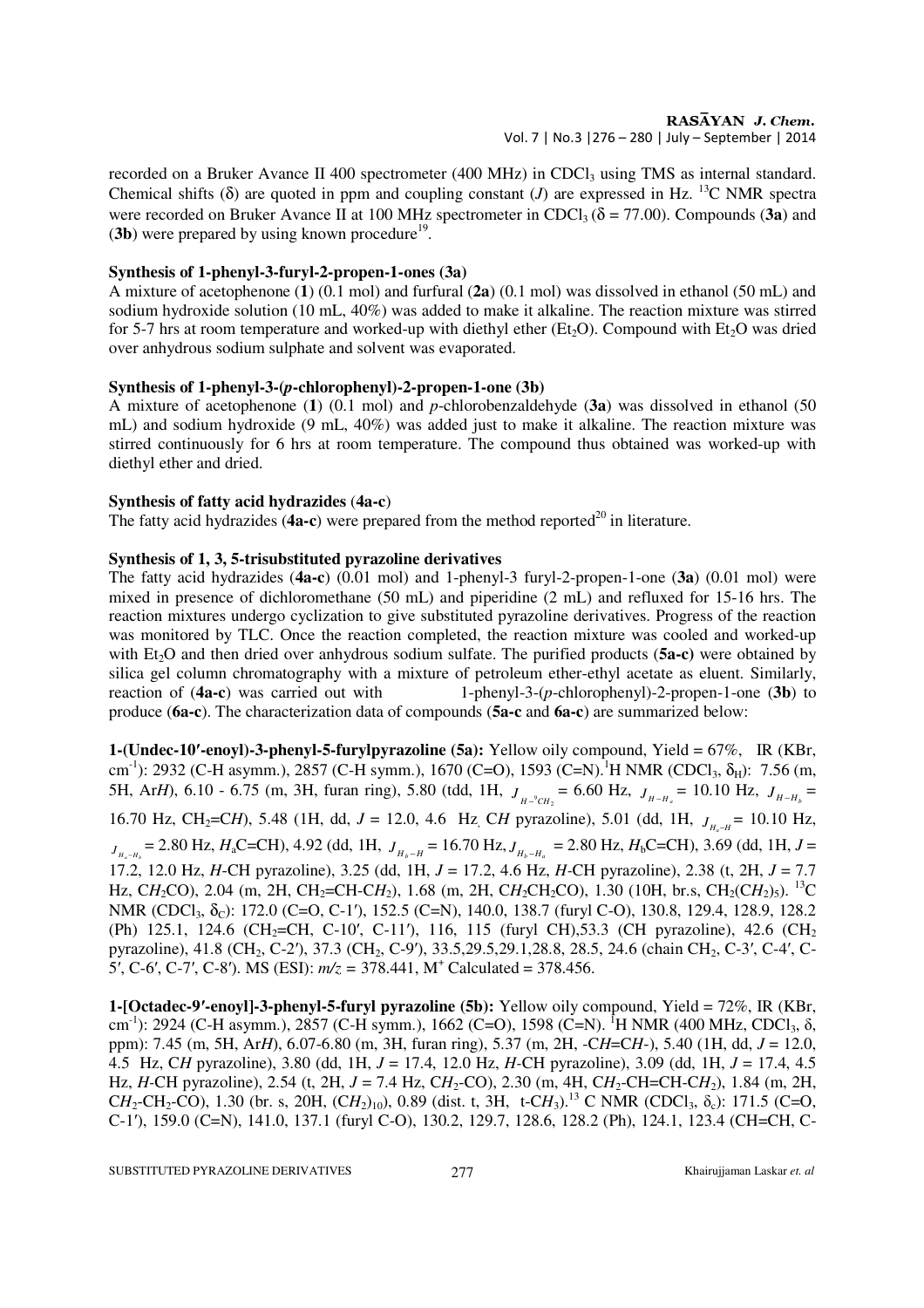RASĀYAN J. Chem.

Vol. 7 | No.3 |276 – 280 | July – September | 2014

9′, C-10′), 115.0, 113.8 (furyl CH), 53.2 (CH pyrazoline), 43.2 (CH<sub>2</sub> pyrazoline), 40.0 (CH<sub>2</sub>, C-2′), 36.1, 35.6 (CH2, C-8′, C-11′), 33.9, 31.9, 31.5, 30.3, 29.7, 29.5, 29.3, 29.2, 29.0, 27.2, 22.7 (chain CH2, C-3′, C-4′, C-5′, C-6′, C-7′, C-12′, C-13′, C-14′, C-15′, C-16′, C-17′), 14.2 (t-CH3, C-18′). MS (ESI): *m/z* =  $476.611$ , M<sup>+</sup> Calculated = 476.616.



Scheme-1: Synthesis of novel series of fatty acid chain substituted pyrazoline derivatives

**1-[(9**′*Z***, 12**′*R***)-12**′**-Hydroxyoctadec-9**′**-enoyl]-3-phenyl-5-furyl pyrazoline (5c):** Yellow oily compound, Yield = 65%, IR (KBr, cm<sup>-1</sup>): 3343 (OH), 2922 (C-H asymm.), 2851 (C-H symm.), 1674 (C=O), 1599 (C=N).<sup>1</sup>H NMR (400 MHz, CDCl3, δ, ppm): 7.51 (m, 5H, Ar*H*), 6.15-6.85(m, 3H, furan ring), 5.48 (m, 2H, -C*H*=C*H*-), 5.45 (1H, dd, *J* = 12.3, 4.1 Hz, C*H* pyrazoline), 3.77 (1H, dd, *J* = 17.2 , 12.3 Hz, *H-*CH pyrazoline), 3.55 (m, 1H, -C*H*-OH), 3.12 (1H, dd, *J* = 17.2, 4.1 Hz, *H-*CH pyrazoline),

SUBSTITUTED PYRAZOLINE DERIVATIVES 278 Khairujjaman Laskar *et. al*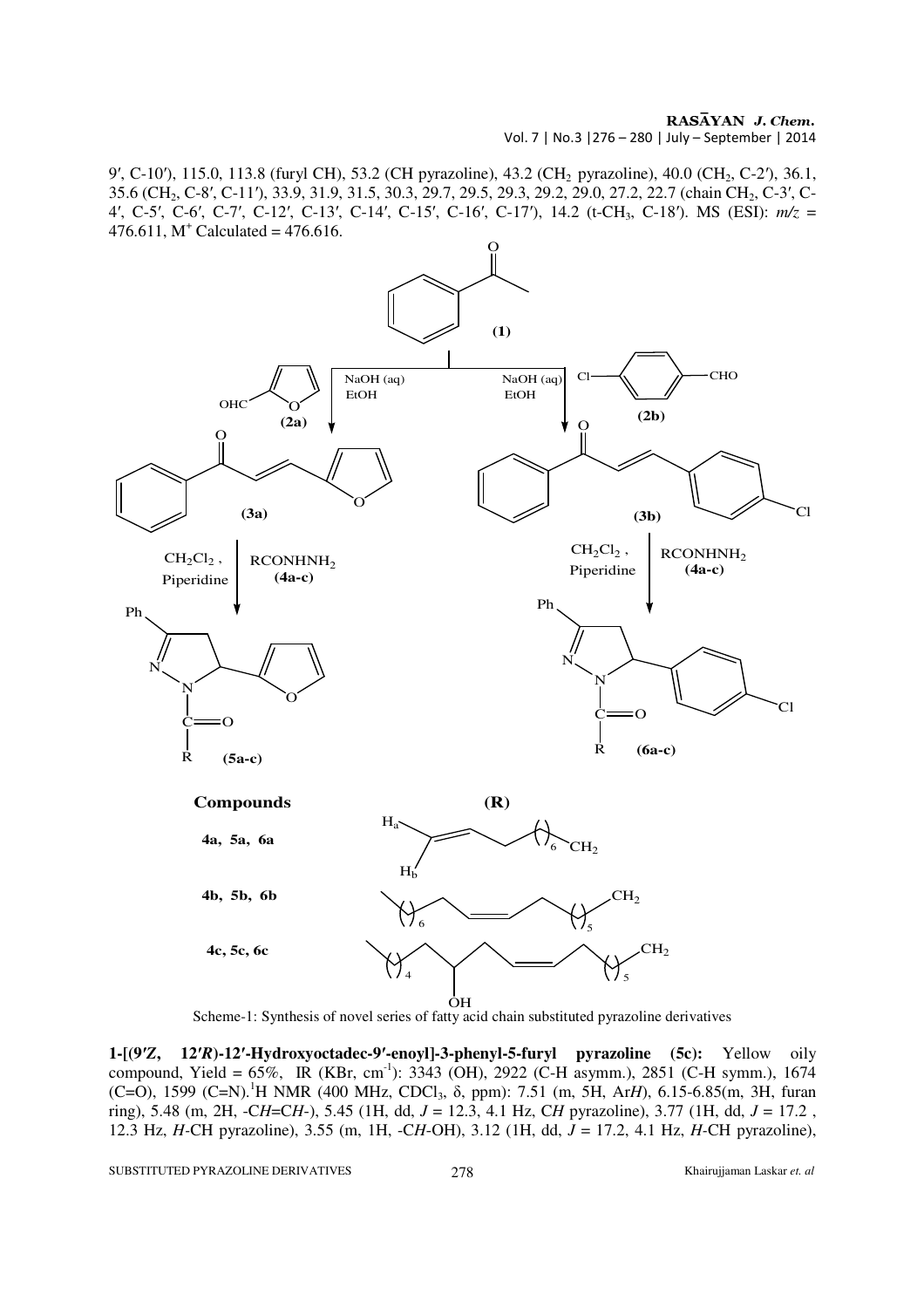2.36 (t, 2H,  $J = 7.49$  Hz,  $CH_2$ -CO), 2.32 (s, 1H, CH-O*H*), 1.90 (m, 4H, -C*H*<sub>2</sub>-C=C-C*H*<sub>2</sub>), 1.82 (m, 2H, CH<sub>2</sub>-CH<sub>2</sub>-CO), 1.44 (br.s, 18H,  $(CH_2)_{9}$ ), 0.85 (dist.t, 3H, t-CH<sub>3</sub>). <sup>13</sup>CNMR (CDCl<sub>3,</sub>  $\delta_c$ ): 173.0 (C=O, C-1′), 155.4 (C=N), 141.0, 136.2 (furyl C-O), 133.4, 131.0, 129.2, 128.8 (Ph), 125.2, 124.6 (CH=CH, C-9′, C-10′), 114.2, 111.0 (furyl CH), 72.0 (CH-OH, C-12′), 53.2 (CH pyrazoline), 42.2 (CH<sub>2</sub> pyrazoline), 40.5 (CH<sub>2</sub>, C-2'), 38.1 (CH<sub>2</sub>, C-11'), 37.6 (CH<sub>2</sub>, C-13'), 36.0 (CH<sub>2</sub>, C-8'), 31.5, 30.3, 29.9, 29.7, 29.6, 28.7, 28.3, 27.4, 25.3 (chain CH<sub>2</sub>, C-3', C-4', C-5', C-6', C-7', C-14', C-15', C-16', C-17'), 14.2 (t-CH<sub>3</sub>, C-18').  $MS (ESI): m/z = 492.601, M<sup>+</sup> Calculated = 492.616.$ 

**1-(Undec-10**′**-enoyl)-3-phenyl-5-(***p***-chlorophenyl)-pyrazoline (6a):** White oily compound, Yield = 68%, IR (KBr, cm<sup>-1</sup>): 2925 (C-H asymm.), 2858 (C-H symm.), 1667 (C=O), 1595 (C=N).<sup>1</sup>H NMR (400 MHz, CDCl<sub>3</sub>, δ, ppm): 7.44-7.52 (m, 9H, Ar*H*), 5.80 (tdd, 1H,  $J_{H^{-9}CH_2}$  = 6.67 Hz,  $J_{H-H_a}$  = 10.08 Hz,  $J_{H-H_b}$  = 16.90 Hz, CH<sub>2</sub>=C*H*), 5.33 (1H, dd, *J* = 12.1, 4.2 Hz<sub>,</sub> C*H* pyrazoline), 4.96 (dd, 1H,  $J_{H_a-H}$  = 10.0Hz,  $J_{H_a-H_b}$  = 2.40 Hz,  $H_a$ C=CH), 4.91 (dd, 1H,  $J_{H_b-H}$  = 17.2 Hz,  $J_{H_b-H_a}$  = 2.10 Hz,  $H_b$ C=CH), 3.82 (dd, 1H, *J* = 17.5, 12.1 Hz, *H*-CH pyrazoline), 3.27 (dd, 1H, *J* = 17.5, 4.2 Hz, *H-*CH pyrazoline), 2.28 (t, 2H,  $J = 7.40$  Hz, CH<sub>2</sub>CO), 2.02 (m, 2H, CH<sub>2</sub>=CH-CH<sub>2</sub>), 1.61 (m, 2H, CH<sub>2</sub>CH<sub>2</sub>CO), 1.32 (10H, br.s,  $CH_2(CH_2)_5$ .<sup>13</sup>C NMR (CDCl<sub>3,</sub>  $\delta_C$ ): 172.4 (C=O, C-1'), 159.6 (C=N), 139.1, 131.2, 130.0, 129.4, 128.8, 128.0 (Ph, Ph-Cl), 124.2, 123.9 (CH<sub>2</sub>=CH, C-10′, C-11′), 53.5 (CH pyrazoline), 42.3 (CH<sub>2</sub> pyrazoline), 40.1 (CH2, C-2′), 36.3 (CH2, C-9′), 33.8, 31.9, 29.4, 29.1, 28.9, 25.7 (chain CH2, C-3′, C-4′, C-5′, C-6′, C-7', C-8'). MS (ESI):  $m/z = 422.921$ , M<sup>+</sup> Calculated = 422.937.

**1-[Octadec-9**′**-enoyl]-3-phenyl-5-(***p***-chlorophenyl)-pyrazoline (6b):** White oily compound, Yield = 69%, IR (KBr, cm<sup>-1</sup>): 2920 (C-H asymm.), 2854 (C-H symm), 1657 (C=O), 1594 (C=N). <sup>1</sup>H NMR (400 MHz, CDCl3, δ, ppm): 6.80-7.77 (m, 9H, Ar*H*), 5.29 (m, 2H, -C*H*=C*H*-), 5.38 (1H, dd, *J* = 12.2, 4.4 Hz, C*H* pyrazoline), 3.81 (1H, dd, *J* = 17.2, 12.2 Hz, *H-*CH pyrazoline), 3.25 (1H, dd, *J* = 17.2, 4.4 Hz, *H-*CH pyrazoline), 2.56 (t, 2H,  $J = 7.45$  Hz, CH<sub>2</sub>-CO), 2.02 (m, 4H, CH<sub>2</sub>-CH=CH-CH<sub>2</sub>), 1.70 (m, 2H, CH<sub>2</sub>-CH<sub>2</sub>-CO), 1.25 (br. s, 20 H,  $(CH_2)_{10}$ ), 0.85 (dist. t, 3H, t-CH<sub>3</sub>). <sup>13</sup>CNMR (CDCl<sub>3</sub>,  $\delta_0$ ): 171.0 (C=O, C-1<sup>'</sup>), 156.4 (C=N), 140.0, 133.2, 130.4, 129.0, 128.3, 128.1, (Ph, Ph-Cl), 124.1, 122.9 (CH=CH, C-9′, C-10′), 52.0 (CH pyrazoline), 43.6 (CH<sub>2</sub> pyrazoline), 41.5 (CH<sub>2</sub>, C-2′), 36.9, 35.8 (CH<sub>2</sub>, C-8′, C-11′), 31.9, 30.9, 30.6, 30.2, 29.7, 29.4, 29.3, 29.1, 28.8, 27.0, 22.6 (chain CH2, C-3′, C-4′, C-5′, C-6′, C-7′, C-12′, C-13′, C-14′, C-15′, C-16′, C-17′), 14.1 (t-CH3, C-18′). MS (ESI): *m/z* = 521.079, M<sup>+</sup> Calculated = 521.098.

**1-[(9**′*Z***, 12**′*R***)-12**′**-Hydroxyoctadec-9**′**-enoyl]-3-phenyl-5-(***p***-chlorophenyl)-pyrazoline (6c):** White oily compound, Yield = 71%, IR (KBr, cm<sup>-1</sup>):  $3352$  (OH),  $2923$  (C-H asymm.),  $2851$  (C-H symm.),  $1664$ (C=O), 1597 (C=N); <sup>1</sup>H NMR (400 MHz, CDCl<sub>3</sub>,  $\delta$ , ppm): 6.65-7.70 (m, 9H, ArH), 5.35 (m, 2H, -C*H*=C*H*-), 5.32 (1H, dd, *J* = 12.3, 4.3 Hz, C*H* pyrazoline), 3.80 (1H, dd, *J* = 17.1, 12.3 Hz, *H-*CH pyrazoline), 3.50 (m, 1H, -C*H*-OH), 3.07 (1H, dd, *J* = 17.1, 4.3 Hz, *H-*CH pyrazoline), 2.34 (t, 2H, *J* = 7.4 Hz, CH<sub>2</sub>CO), 2.27 (s, 1H, CH-OH), 1.94 (m, 4H, -CH<sub>2</sub>-C=C-CH<sub>2</sub>), 1.65 (m, 2H, CH<sub>2</sub>-C-CO), 1.25 (br.s, 18H, (CH<sub>2</sub>)<sub>9</sub>), 0.80 (dist.t, 3H, t-CH<sub>3</sub>). <sup>13</sup>CNMR (CDCl<sub>3,</sub> δ<sub>c</sub>): 171.6 (C=O, C-1′), 158.2 (C=N), 136.0, 133.6, 131.0, 129.8, 128.2, 127.9 (Ph, Ph-Cl), 123.0, 122.6 (CH<sub>2</sub>=CH, C-10′, C-11′), 71.3(CH-OH, C-12′), 52.0 (CH pyrazoline), 43.1 (CH<sub>2</sub> pyrazoline), 41.4 (CH<sub>2</sub>, C-2′), 38.2 (CH<sub>2</sub>, C-11′), 36.8 (CH<sub>2</sub>, C-13′), 35.7 (CH2, C-8′), 31.2, 30.7, 29.3, 29.1, 28.8, 28.5, 27.4, 25.5, 23.1 (chain CH2, C-3′, C-4′, C-5′, C-6′, C-7′, C-14′, C-15′, C-16′, C-17′)14.4 (t-CH3, C-18′). MS (ESI): *m/z* = 537.085, M<sup>+</sup> Calculated = 537.097.

## **RESULTS AND DISCUSSION**

The synthetic work was carried out beginning from acetophenone (**1**) which in a Claisen-Schmidt condensation with furfural (**2a**) and *p*-chlorobenzaldehyde (**2b**) afforded of 1-phenyl-3-furyl-2-propen-1 one (**3a**) and 1-phenyl-3-(*p*-chlorophenyl)-2-propen-1-one (**3b**) which undergo cyclization with various olefinic and hydroxy (internal and terminal) fatty acid hydrazides (**4a-c**) under reflux in presence of piperidine in CH2Cl2 to give different 1,3,5-trisubstituted pyrazolines (**5a-c** and **6a-c**). The synthetic route